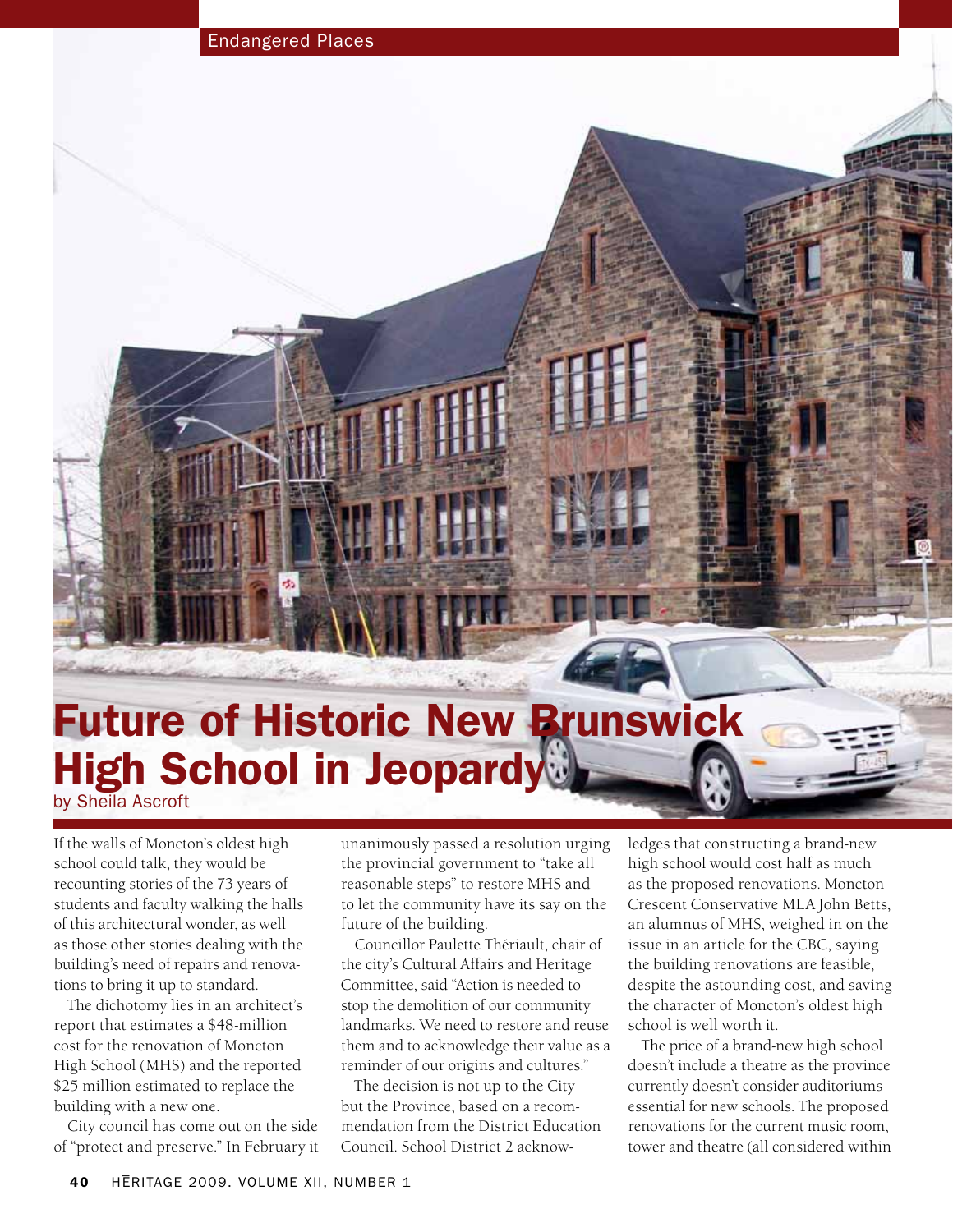### Sites menacés

MONCTON HIGH SCHOOL

# L'avenir d'une école secondaire historique

# du Nouveau-Brunswick est menacé par Sheila Ascroft

Si les murs de la plus ancienne école secondaire de Moncton pouvaient parler, ils en raconteraient, des histoires sur les 73 ans où écoliers et enseignants ont parcouru les corridors de cette merveille architecturale. Ils en auraient aussi d'autres, sur les importantes réparations et rénovations nécessaires pour mettre le bâtiment aux normes d'aujourd'hui.

La dichotomie se retrouve entre un rapport d'architecte qui estime à 48 millions de dollars le coût de la rénovation de l'école secondaire de Moncton et l'estimation qu'il en coûterait 25 millions de dollars pour la remplacer par un nouveau bâtiment.

Le conseil municipal a pris position en

faveur de la protection et la préservation. En février, il a adopté à l'unanimité une résolution pressant le gouvernement provincial de « prendre toutes les mesures raisonnables » pour restaurer l'école et permettre à la communauté d'exprimer son point de vue sur l'avenir du bâtiment.

« Il faut agir pour empêcher la démolition de nos monuments communautaires, a dit la conseillère Paulette Thériault, présidente du comité des affaires culturelles et patrimoniales. Nous devons les restaurer et les réutiliser, et reconnaître leur valeur comme témoins de nos origines et de nos cultures. »

Il n'appartient pas à la ville d'en décider, mais à la province, en fonction d'une

recommandation du conseil d'éducation de district. Le district scolaire 2 reconnaît que la construction d'une toute nouvelle école coûterait la moitié des rénovations proposées. Le député provincial conservateur de Moncton-Crescent John Betts, un ancien de l'école, est intervenu dans le dossier en affirmant à la CBC que la rénovation du bâtiment est faisable malgré le coût étonnant, et que la préservation du caractère de la plus ancienne école secondaire de Moncton en vaut bien la peine.

Le prix d'une nouvelle école ne comprend pas un théâtre puisque la province ne considère pas actuellement un auditorium comme étant nécessaire dans les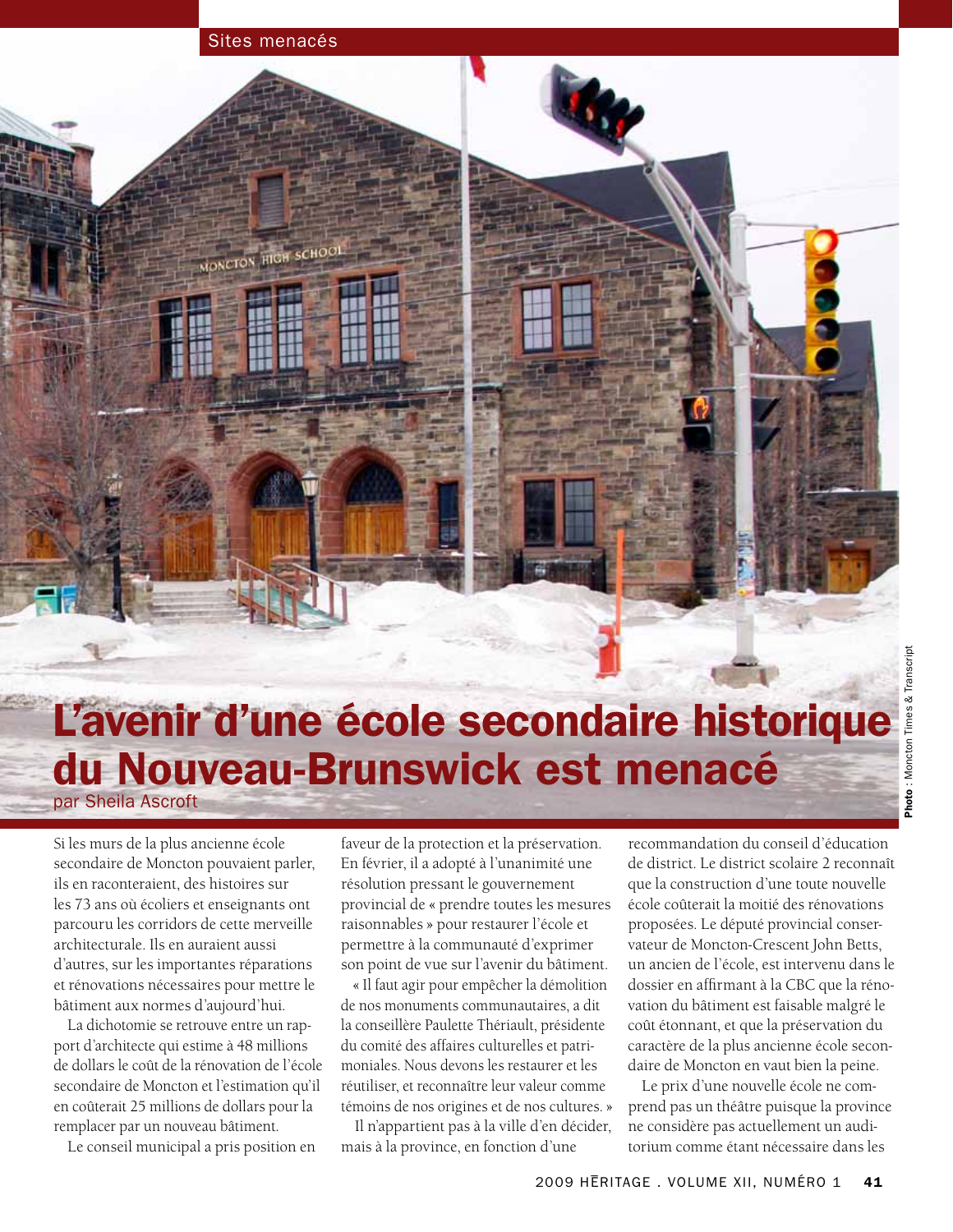one of seven construction phases proposed for MHS) have been budgeted at almost \$4 million alone.

### School Upkeep Costly

Officials acknowledge that MHS is one of the few remaining examples of Collegiate Gothic architecture in New Brunswick. Its cornerstone was laid in 1934 and its distinct style—three storeys of sandstone, arched bays and massive wood entrance doors—is not found in any modern school.

While it's clear the city is aware of the value of this heritage property, the decision to go ahead with major renovations is a difficult one, what with falling enrolment at the school and the growing pressure to maintain, repair and build new schools. The Department of Education has more than 60 priority projects around the province in its 2009-2010 budget.

Aubrey Kirkpatrick, director of finance and community relations for School District 2, said its 38 schools represent 568 different renovation, repair or maintenance projects costing upwards of \$80 million. However, the district only receives about \$1 million a year toward these projects. Much of that money will go toward fire integrity upgrades, sprinkler system repairs and other safety-related projects. He explained that this doesn't include the number of schools that need new roofs, heating systems, doors, windows, flooring, washrooms and electrical work.

Boyd Algee, the architect who wrote the report, said roofing, flooring and walls have to be replaced, the attic and exterior stonewalls upgraded and the plaster walls containing asbestos removed.

 Karen Branscombe, the superintendent of School District 2, stated "This report is very thorough, and some decisions have to be made as to where we go forward as a district."

The District Education Council has received the report and will review the document before making a recommendation to the Department of Education.



The recommendation might be simply to see a plan for a new school so the two proposals can be compared. There is no arguing that this school was built to last. New schools are expected to have a life of 30 years and MHS has already outlived them by about 44 years.

### Brantford College: An Example

A similar situation occurred last year at the historic Brantford Collegiate Institute (BCI) in Brantford, Ont.

"That school was a crown jewel of a heritage district in Brantford and now it's going to remain as a high school building that the students can walk to," said Mary Walsh, a leader of the school's alumni association. "But the sad part is that the quality of that school will not be what it could have been if they had spent \$30 million on it like they planned."

Ms. Walsh, who played a major part in the fight to save the school from the wrecking ball, said one of the main arguments for keeping it was money saved, not money spent: it would have cost several million dollars a year to bus students to a new school across town if

the old one had been torn down.

She explained that the fight to save BCI took several years and resulted in much bitterness between the school district, the city, the alumni association and the Province. In the end, only the oldest and most significant part of the school was saved thanks to the lastminute intervention of the provincial government, which found \$23 million in a special project fund. The rest of the building, including the historic 300-seat auditorium, was demolished last summer.

Moncton Times & Transcript*, N.B., 01/10, 01/24, 02/16 and 02/18/09; and CBC News, 01/07/09.*